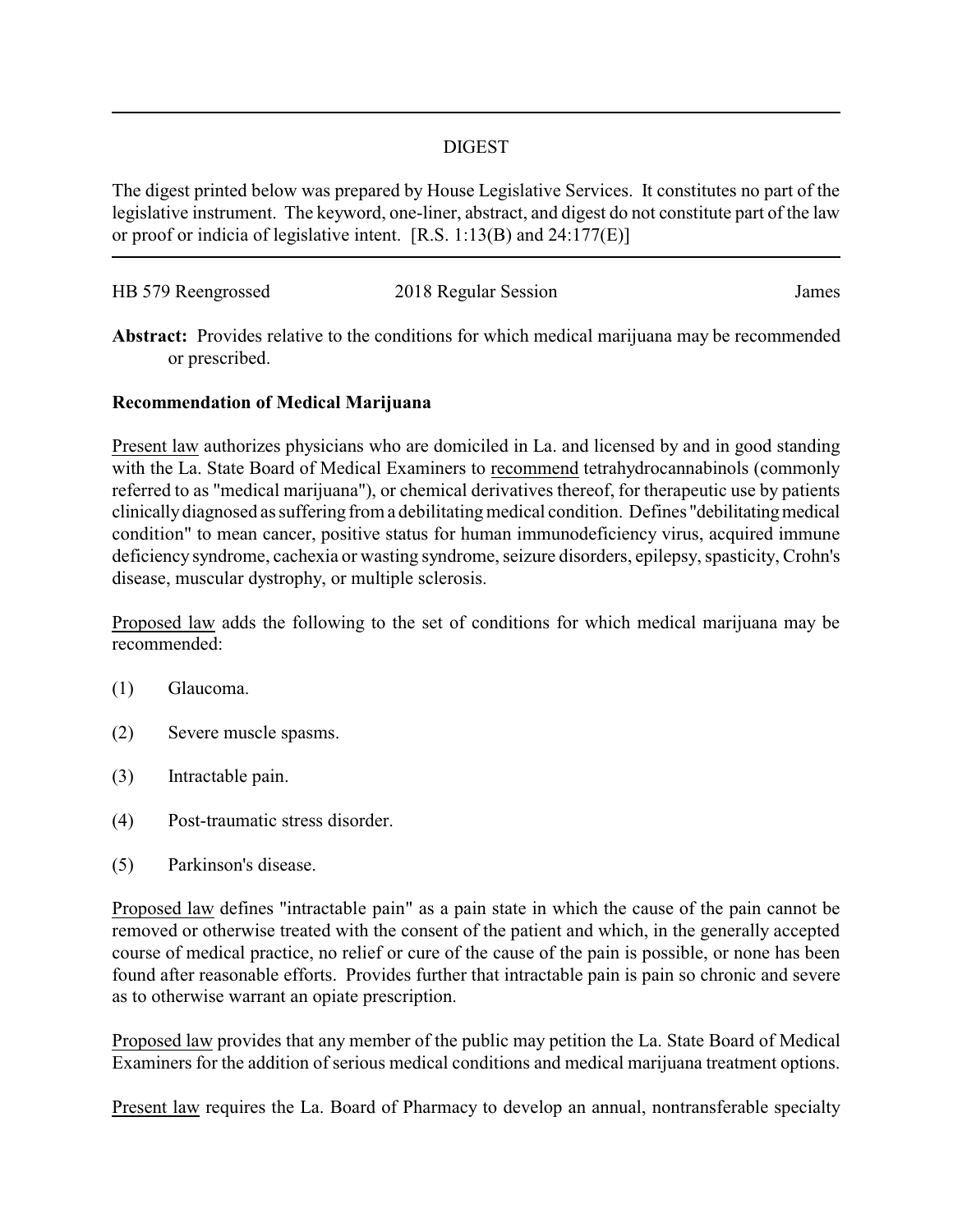license for a pharmacy to dispense recommended marijuana for therapeutic use. Provides that the number of such licenses shall be no more than ten. Proposed law retains present law and authorizes pharmacists licensed pursuant to present law to dispense medical marijuana to patients, their caregivers, and minor patients' domiciliary parents.

Proposed law prohibits licensed marijuana dispensing pharmacies from dispensing raw or crude marijuana to a patient or their parent or caregiver.

Proposed law stipulates that employers and their worker's compensation insurers shall not be obliged or ordered to pay for recommended medical marijuana in claims arising under present law relative to worker's compensation.

# **Prescription of Medical Marijuana**

Present law authorizes physicians who are domiciled in La. and licensed by and in good standing with the La. State Board of Medical Examiners to prescribe, rather than recommend, medical marijuana for therapeutic use by patients clinically diagnosed as suffering from a debilitating medical condition if and when the U.S. Drug Enforcement Administration reclassifies marijuana from a Schedule I drug to a Schedule II drug, thereby allowing the drug to be legally prescribed. Defines "debilitating medical condition" to mean cancer, positive status for human immunodeficiency virus, acquired immune deficiency syndrome, cachexia or wasting syndrome, seizure disorders, epilepsy, spasticity, Crohn's disease, muscular dystrophy, or multiple sclerosis.

Proposed law revises present law to authorize physicians who are domiciled in La. and licensed by and in good standing with the La. State Board of Medical Examiners to prescribe marijuana or marijuana preparations for therapeutic use by patients clinically diagnosed as suffering from a debilitating medical condition. Adds the following to the set of conditions for which medical marijuana may be prescribed:

- (1) Glaucoma.
- (2) Severe muscle spasms.
- (3) Intractable pain.
- (4) Post-traumatic stress disorder.

Proposed law defines "intractable pain" as a pain state in which the cause of the pain cannot be removed or otherwise treated with the consent of the patient and which, in the generally accepted course of medical practice, no relief or cure of the cause of the pain is possible, or none has been found after reasonable efforts. Provides further that intractable pain is pain so chronic and severe as to otherwise warrant an opiate prescription.

Proposed law provides that any member of the public may petition the La. State Board of Medical Examiners for the addition of serious medical conditions and medical marijuana treatment options.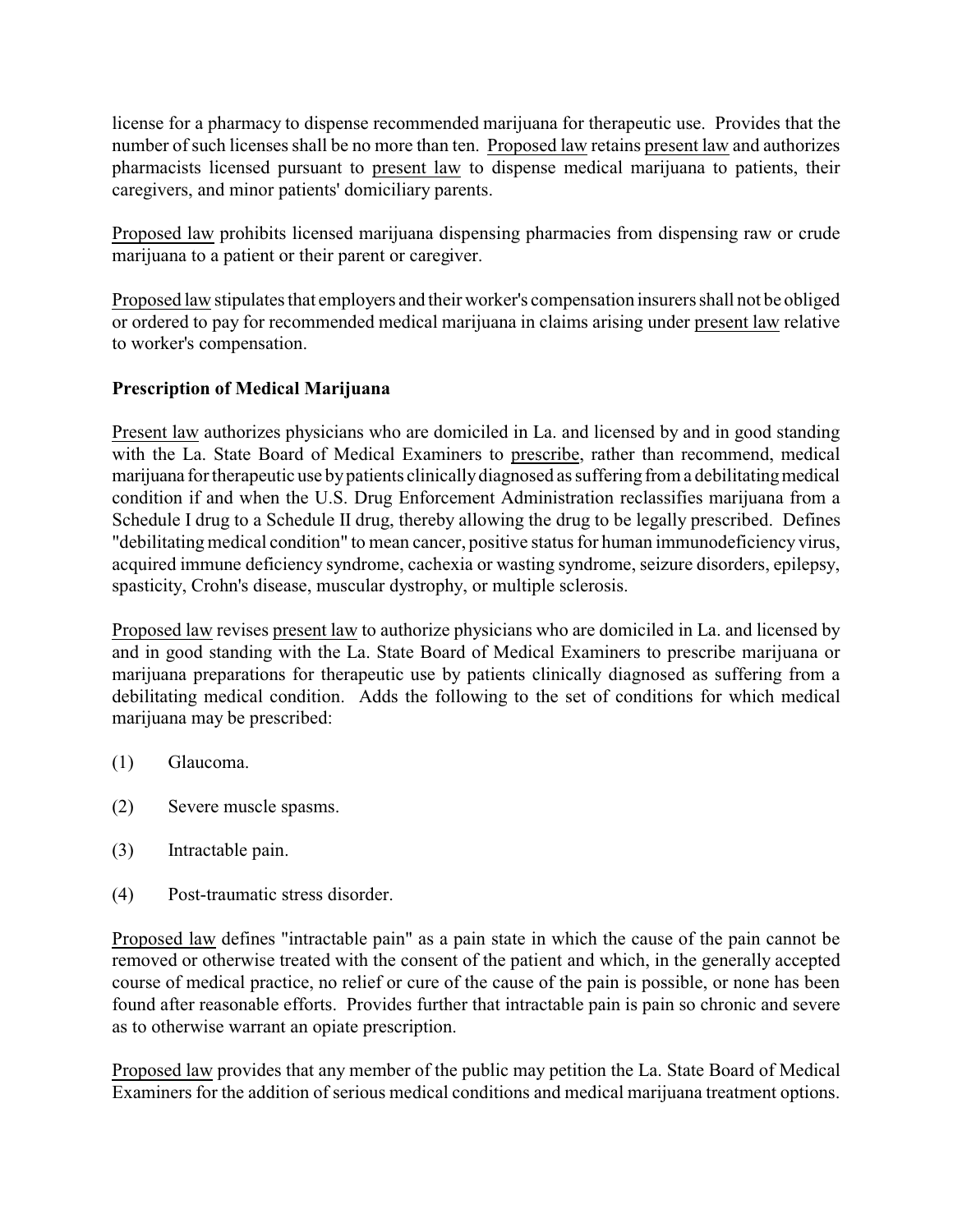Present law requires the La. Board of Pharmacy to develop an annual, nontransferable specialty license for a pharmacy to dispense prescribed marijuana for therapeutic use. Provides that the number of such licenses shall be no more than ten. Proposed law retains present law and authorizes pharmacists licensed pursuant to present law to dispense medical marijuana to patients, their caregivers, and minor patients' domiciliary parents.

Proposed law prohibits licensed marijuana dispensing pharmacies from dispensing raw or crude marijuana to a patient or their parent or caregiver.

Proposed law stipulates that employers and their worker's compensation insurers shall not be obliged or ordered to pay for recommended medical marijuana in claims arising under present law relative to worker's compensation.

(Amends R.S.  $40:1046(A)$ , (G), and (J) and R.S.  $40:1046(A)$ , (G), (J) and as amended and reenacted by §2 of Act No. 96 of the 2016 R.S.; Adds R.S. 40:1046(K) and R.S. 40:1046(K) of §2 of Act No. 96 of the 2016 R.S.)

## Summary of Amendments Adopted by House

- The Committee Amendments Proposed by House Committee on Health and Welfare to the original bill:
- 1. Revise proposed law defining "marijuana preparations" to provide that such preparations can be any form authorized by and consistent with the rules adopted by the La. Board of Pharmacy.
- 2. Amend present law relative to prescription of medical marijuana to reflect amendments proposed law makes in present law relative to recommendation of medical marijuana.
- 3. Make technical changes.

## The House Floor Amendments to the engrossed bill:

- 1. Restore present law authorizing physicians to recommend or prescribe marijuana for therapeutic use in any form as permitted by rules and regulations of the La. Board of Pharmacy except for inhalation, and except for raw or crude marijuana.
- 2. Delete proposed law referring to marijuana preparations, marijuana paraphernalia, and vaporization of marijuana.
- 3. Add Parkinson's disease to the set of conditions for which medical marijuana may be recommended.
- 4. Stipulate that employers and their worker's compensation insurers shall not be obliged